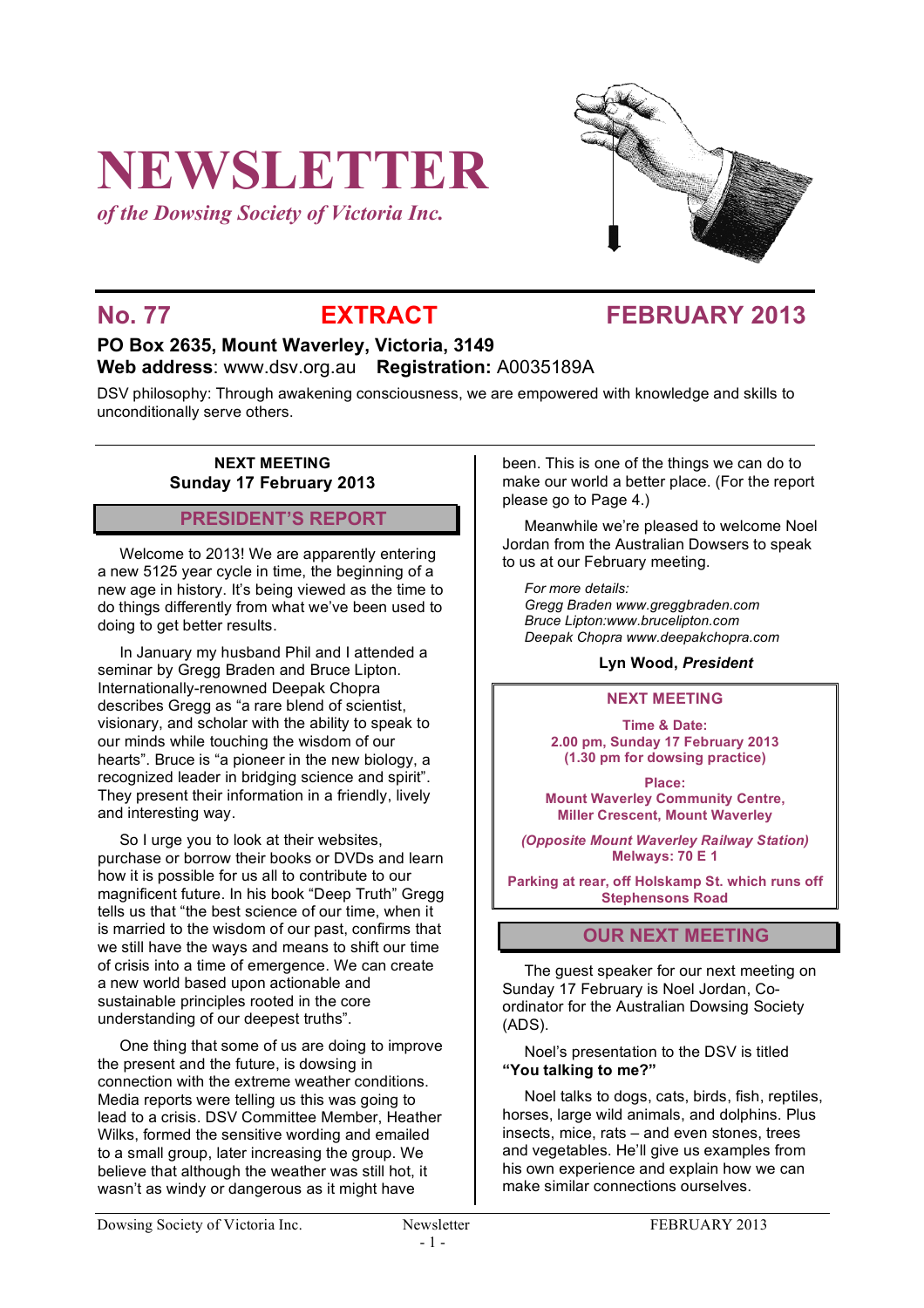

*Noel Jordan*

*For further details: ADS http://australiandowsers.com Noel Jordan travellingnoel@gmail.com*



#### **OUR LAST MEETING**

Our last meeting with the Dowsers' Panel proved a wonderful success.

The diversity of the questions and the responses made for a fascinating afternoon.



*DSV Committee Panelists Left to Right: Heather Wilks, Alan Robison, Tony Hill, Mary Ward and Lyn Wood*

## **Core Connections** Freatment Services **Dr Kathryn Piggott BHSc Chinese Medicine**,



Acupuncture & Herbs AACMA, CMRB Shop 2, 1569 Burwood Hwy, Tecoma 3160 T: (03) 9754 6860, M: 0406 412 602 Email: chinesemedicine @coreconnections.com.au www.coreconnections.com.au

#### **DOWSING JOURNEYS**

*Developed from an interview by DSV Member, Bernadette Hogan, as part of an ongoing segment.*

**Malcolm Davies** - I was first introduced to dowsing about 20 to 25 years ago when a medical practitioner, who combined both conventional and alternative therapies showed my mother how to dowse for foods.

About four and a half years ago I met my wife Judy and her naturopath sister. They explained dowsing in more detail and my interest was reignited when I saw Judy dowsing to help with her health decisions.



**Stress Expert** Providing relief from **Emotional Pain Physical Pain** 

**Oh! Naturale** Natural Hair & Skin Care

**Contact: Heather Wilks** Email: heather@ohnaturale.com Tel: (03) 9572 2970

Formulating the right questions is important. It's not rocket science. When in doubt, read Raymon's Grace's materials. He has a logical, down-to-earth attitude and presents his knowledge so that it's easily understood.

#### **DOWSING FOR THE HOT WEATHER**

*By Heather Wilks, Newsletter Editor*

In January when Victoria's extreme heat was being hyped so widely I emailed some from the email list with suggested dowsing protocols. The winds dropped and conditions improved over the days that followed which hel

This is a work in progress and it seems that dowsing in the lead up to the very hot days forecast may work even better than just the day before or at the last minute on the actual day. Lolita Gunning's article that follows seems to clarify what I have wondered!